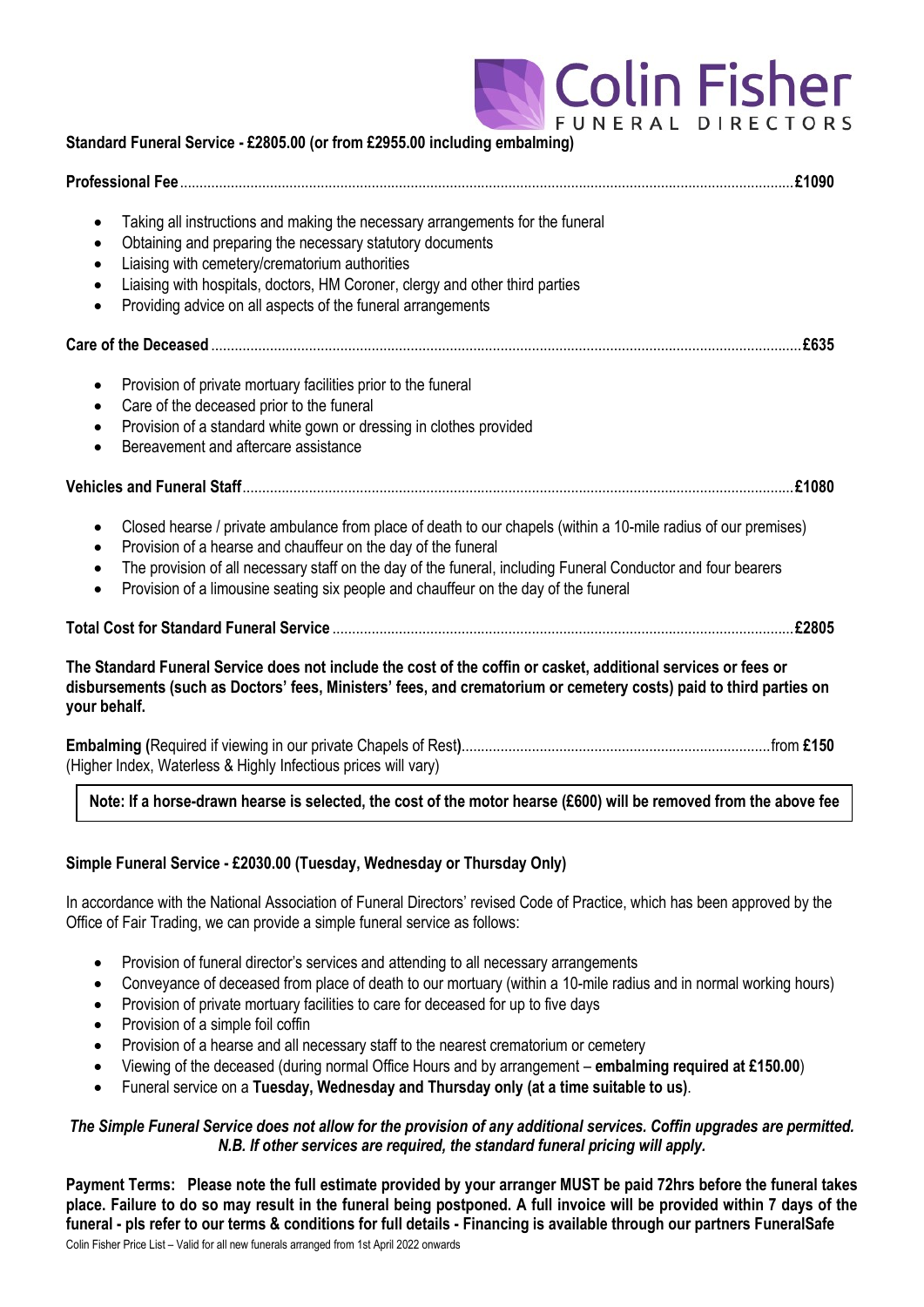#### **Direct Cremation - £1650 inclusive of all Cremation and Doctors fees where applicable**

This is a cost-effective service where we will collect the deceased from a Hospital, Hospice or Public Mortuary anywhere within the UK mainland. We arrange and provide a dignified cremation (without mourners attending), at a time suitable to us, using a closed hearse to attend the crematorium and all the necessary staff. The cremated remains will be couriered back to you within 14 days in a simple urn

**Colin Fisher** 

FUNERAL DIRECTORS

#### **Additional fees on direct cremation**

| Removal from a private residence or Nursing home from 8.30am -5pm | £220 |
|-------------------------------------------------------------------|------|
| Removal from a private residence or Nursing home from 5pm-8.30am  | £440 |

#### **Funeral Options**

| Horse Drawn Hearse In Lieu of Motor Hearse - Deduct cost of hearse from standard funeral fee (£600) |  |
|-----------------------------------------------------------------------------------------------------|--|
|                                                                                                     |  |
|                                                                                                     |  |

#### **Local Church or Memorial Service Only**

#### **Additional Charges (in addition to the Standard Funeral Service fees)**:

#### **Removal of deceased**

#### **Take Coffin Home or Into Church (Extra journey prior to the funeral)**

| £680 |
|------|

#### **Additional Charges - Weekend Funerals** Saturday Funeral ............................................................................................................................................................ £575 Sunday or Bank Holiday Funeral .................................................................................................................................... £780

#### **Vehicles** Additional limousines (per limousine) ............................................................................................................................. £260 Funerals in excess of three hours – hourly charge, per vehicle........................................................................................ £75 Additional Floral hearse.................................................................................................................................................. £420

#### **Other items**

| Collection of cremated remains from local crematorium (deductible from price of any urn purchased)  £25 |  |
|---------------------------------------------------------------------------------------------------------|--|
|                                                                                                         |  |
|                                                                                                         |  |
|                                                                                                         |  |
|                                                                                                         |  |
|                                                                                                         |  |
|                                                                                                         |  |
|                                                                                                         |  |
|                                                                                                         |  |
|                                                                                                         |  |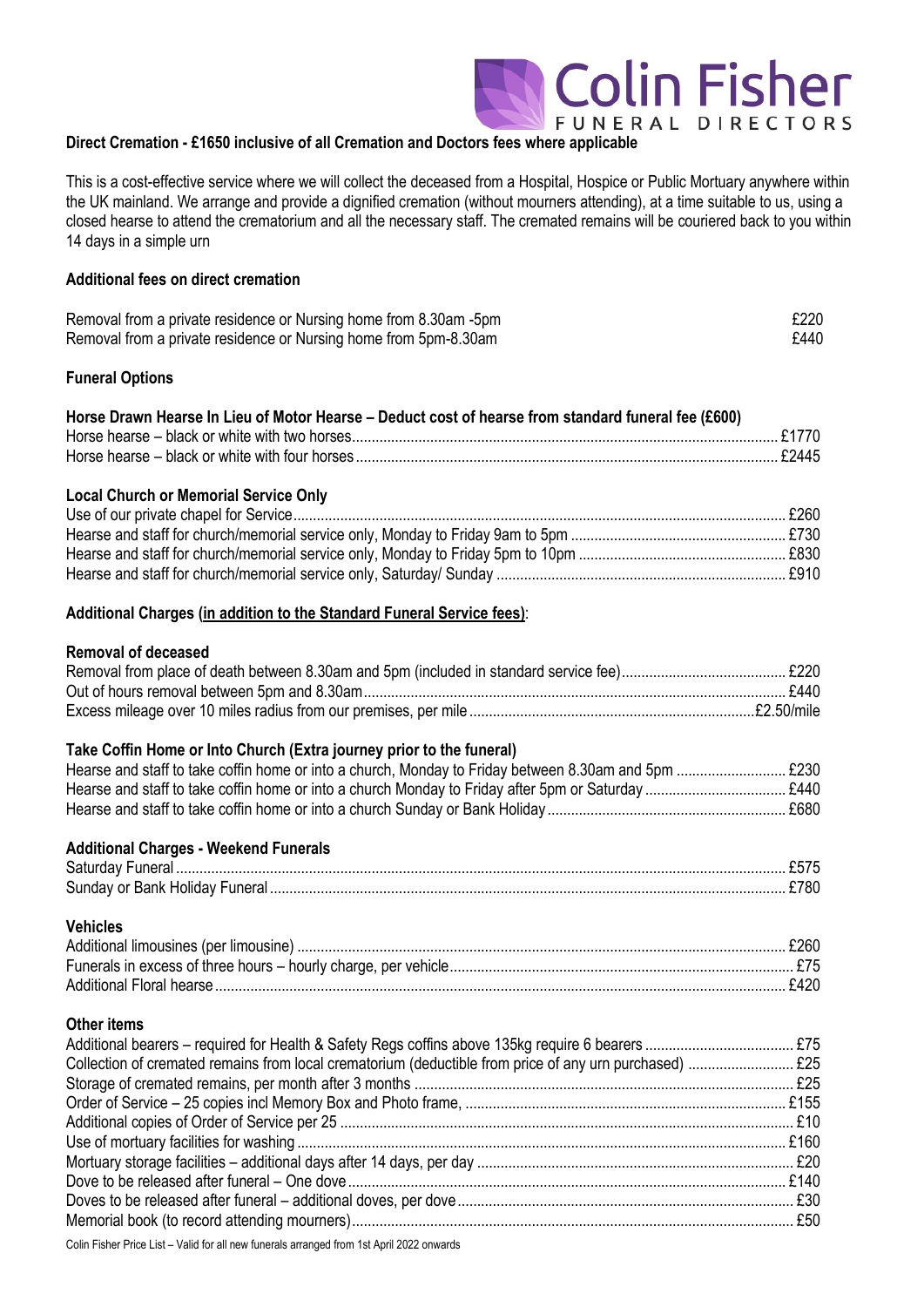

#### **Burial Items**

*NB. \*\*The cost of the grave marker will be removed from the cost of any memorial purchased after the funeral*

This is not an exhaustive list of the additional services that are available. You may wish to personalise the funeral service to reflect the personality of the person that has passed away. Please speak to your funeral arranger who will be happy to discuss your requirements and advise on the options available.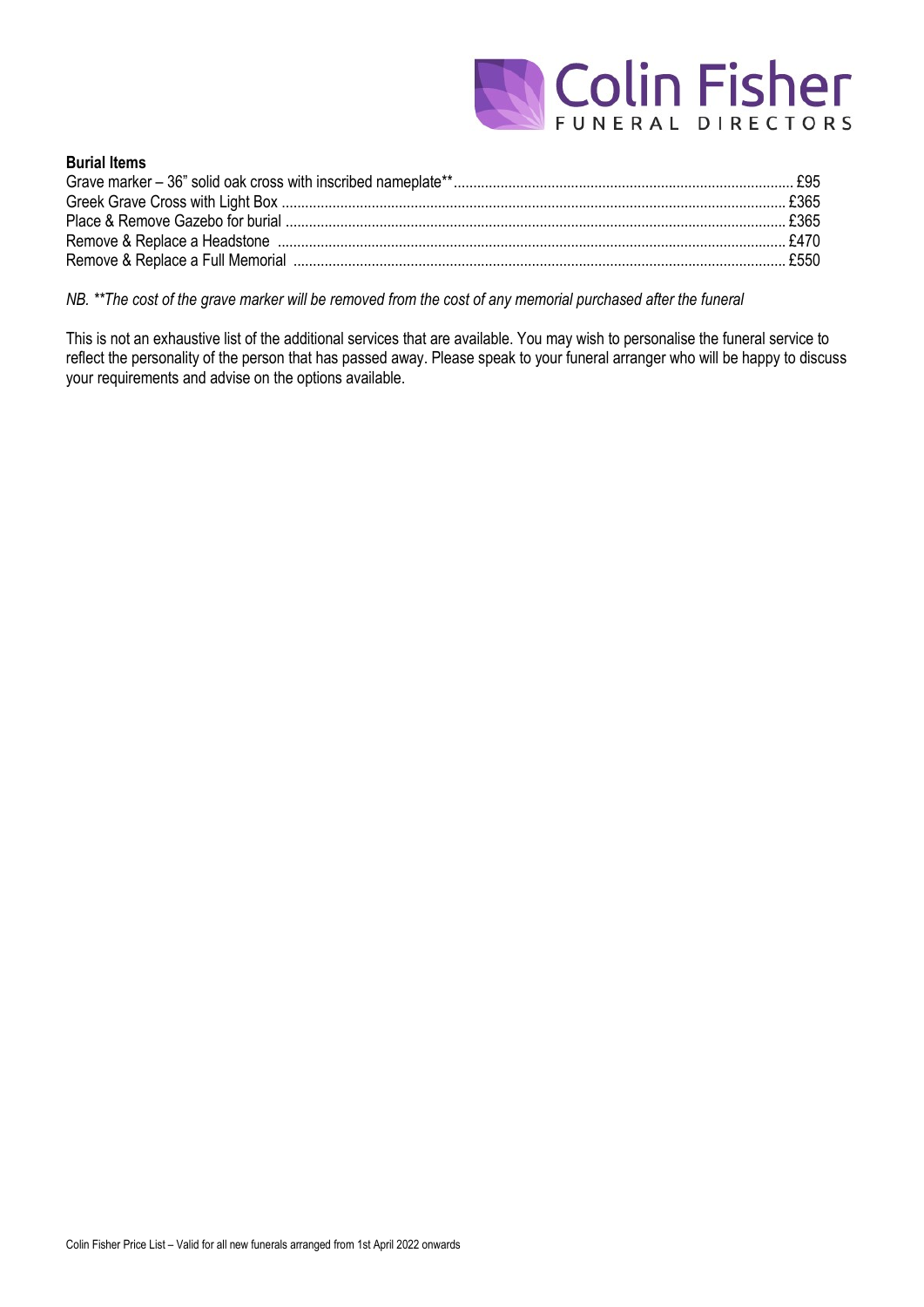

#### **Disbursements**

Please note the following charges are in addition to Colin Fishers' fees. Disbursements are fees paid to third parties on your behalf. Disbursements **MUST** be paid 72hrs before the funeral takes place. Failure to do so may result in the funeral being postponed. These prices are a guide only and are subject to change throughout the year.

| Doctors' Fees                                                                                                                                                                                                                  |  |
|--------------------------------------------------------------------------------------------------------------------------------------------------------------------------------------------------------------------------------|--|
|                                                                                                                                                                                                                                |  |
|                                                                                                                                                                                                                                |  |
|                                                                                                                                                                                                                                |  |
| <b>Ministers' Fees</b>                                                                                                                                                                                                         |  |
|                                                                                                                                                                                                                                |  |
|                                                                                                                                                                                                                                |  |
| Crematorium Fees - Weekday (Early Service and weekend fees available upon request)                                                                                                                                             |  |
|                                                                                                                                                                                                                                |  |
|                                                                                                                                                                                                                                |  |
|                                                                                                                                                                                                                                |  |
|                                                                                                                                                                                                                                |  |
|                                                                                                                                                                                                                                |  |
|                                                                                                                                                                                                                                |  |
|                                                                                                                                                                                                                                |  |
|                                                                                                                                                                                                                                |  |
|                                                                                                                                                                                                                                |  |
|                                                                                                                                                                                                                                |  |
|                                                                                                                                                                                                                                |  |
|                                                                                                                                                                                                                                |  |
|                                                                                                                                                                                                                                |  |
|                                                                                                                                                                                                                                |  |
|                                                                                                                                                                                                                                |  |
|                                                                                                                                                                                                                                |  |
| Bandon Hill Cemetery, Plough Lane, Wallington                                                                                                                                                                                  |  |
|                                                                                                                                                                                                                                |  |
|                                                                                                                                                                                                                                |  |
|                                                                                                                                                                                                                                |  |
|                                                                                                                                                                                                                                |  |
|                                                                                                                                                                                                                                |  |
|                                                                                                                                                                                                                                |  |
| Croydon Cemeteries - Mitcham Road and Queens Rd Cemeteries                                                                                                                                                                     |  |
|                                                                                                                                                                                                                                |  |
|                                                                                                                                                                                                                                |  |
|                                                                                                                                                                                                                                |  |
|                                                                                                                                                                                                                                |  |
|                                                                                                                                                                                                                                |  |
|                                                                                                                                                                                                                                |  |
|                                                                                                                                                                                                                                |  |
| Beckenham Cemetery, Elmers End Road, Beckenham                                                                                                                                                                                 |  |
|                                                                                                                                                                                                                                |  |
|                                                                                                                                                                                                                                |  |
| 1901. Financial George Street Contract Contract Contract Contract Contract Contract Contract Contract Contract Contract Contract Contract Contract Contract Contract Contract Contract Contract Contract Contract Contract Con |  |
| Greenlawns Memorial Park, Chelsham Road, Warlingham                                                                                                                                                                            |  |
|                                                                                                                                                                                                                                |  |
|                                                                                                                                                                                                                                |  |
|                                                                                                                                                                                                                                |  |
|                                                                                                                                                                                                                                |  |
|                                                                                                                                                                                                                                |  |
|                                                                                                                                                                                                                                |  |
|                                                                                                                                                                                                                                |  |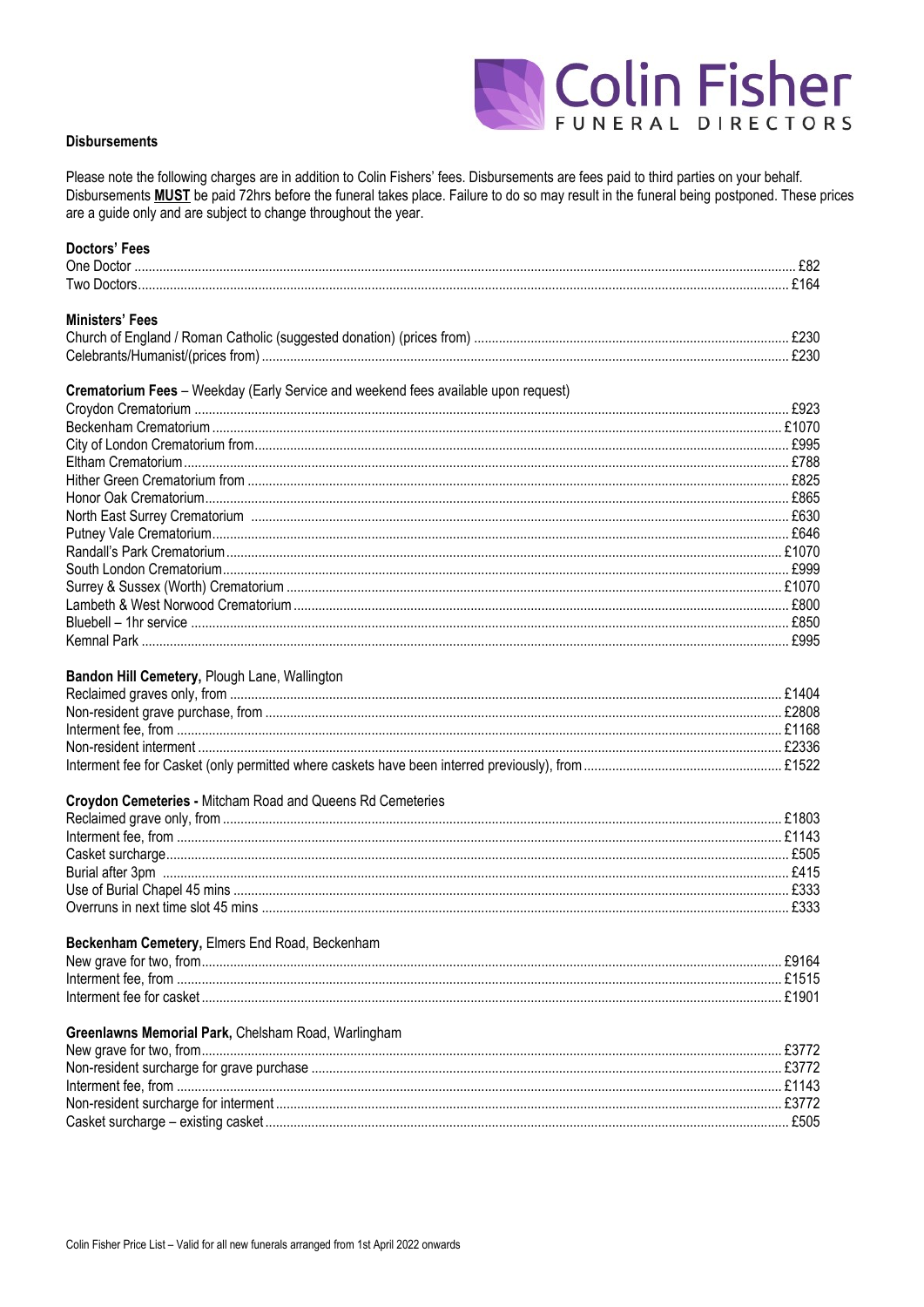

#### **Disbursements Continued...**

Please note the following charges are in addition to Colin Fishers' fees. Disbursements are fees paid to third parties on your behalf. Disbursements MUST be paid before the funeral takes place. Failure to do so may result in the funeral being postponed. These prices are a guide only and are subject to change throughout the year.

| <b>Lewisham Cemeteries</b>                                                                |  |
|-------------------------------------------------------------------------------------------|--|
|                                                                                           |  |
|                                                                                           |  |
|                                                                                           |  |
|                                                                                           |  |
| London Borough of Merton Cemeteries (London Rd, Gap Rd, Merton & Sutton Joint Cemeteries) |  |
|                                                                                           |  |
|                                                                                           |  |
|                                                                                           |  |
|                                                                                           |  |
|                                                                                           |  |
|                                                                                           |  |
| Streatham Park Cemetery, Rowan Road, Streatham                                            |  |
|                                                                                           |  |
|                                                                                           |  |
|                                                                                           |  |
| <b>Wandsworth Cemeteries</b>                                                              |  |
|                                                                                           |  |
|                                                                                           |  |
|                                                                                           |  |
|                                                                                           |  |
|                                                                                           |  |
|                                                                                           |  |
| <b>Lambeth Cemetery &amp; Streatham Cemetery</b>                                          |  |
|                                                                                           |  |
|                                                                                           |  |
|                                                                                           |  |
|                                                                                           |  |

#### Clayton Wood Natural Burial Ground, Brighton Road, West Sussex

| \$1950       |
|--------------|
| £1950        |
|              |
| <b>£4150</b> |
| £590         |
|              |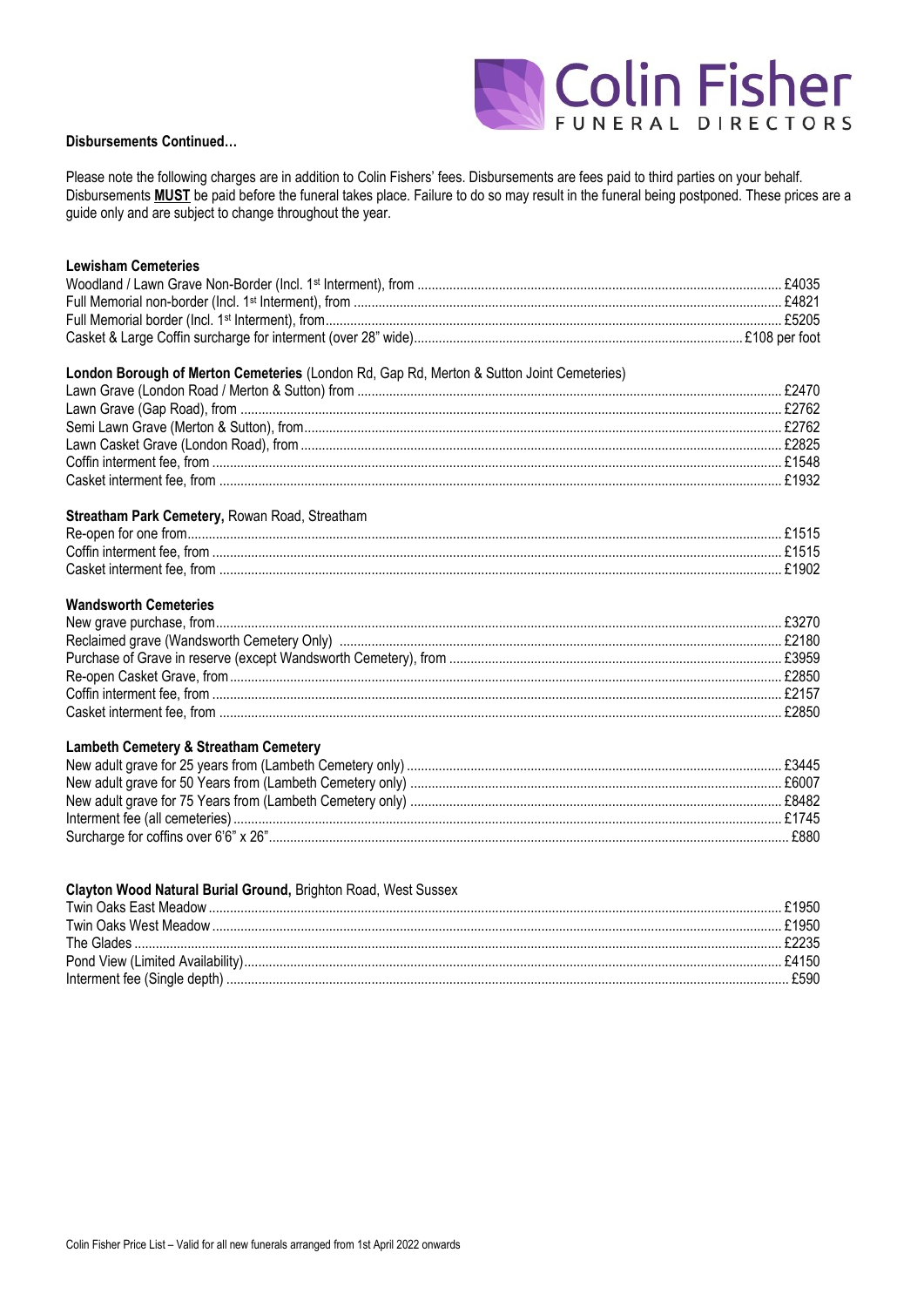| <b>Standard Funeral Service:</b>                        | £2805 |
|---------------------------------------------------------|-------|
| <b>Standard Service including Embalming from: £2955</b> |       |

#### **Coffin & Casket Range**

| The Maple / Morpeth (matt finish $-4$ handles) $£340$ |      |
|-------------------------------------------------------|------|
| The Collingwood Cherry (matt finish - 6 handles)£390  |      |
|                                                       |      |
|                                                       |      |
|                                                       |      |
|                                                       |      |
|                                                       |      |
|                                                       | £580 |
|                                                       | £590 |
|                                                       | £650 |
|                                                       | £640 |
|                                                       | £820 |
|                                                       | £695 |
|                                                       | £830 |
|                                                       |      |
|                                                       | £935 |
|                                                       | £935 |
| Passion of Christ Casket (Wood)£2365                  |      |
| Reflections Picture Coffin (Prices From)£700          |      |

#### **Heartwood Premier Coffins**

### **Heartwood Semi-Solid / Woodland**

# The Country Range

| Oasis Chestnut Willow (Traditional / Oval)  £900  |  |
|---------------------------------------------------|--|
|                                                   |  |
| Daisy Premium Bamboo / Banana Leaf  £880          |  |
|                                                   |  |
|                                                   |  |
|                                                   |  |
|                                                   |  |
| Musgrove Willow Quantock, Haymoor, Moorland  £880 |  |
| Musgrove Willow Avalon, Wickmoor, Blackdown  £880 |  |
|                                                   |  |
|                                                   |  |
| Daisy Traditional Golden Wicker  £960             |  |
|                                                   |  |
| Musgrove Wicker (Prices From)£880                 |  |

#### **Junior Range**

#### **Italian Coffins**

| Winchester/Light Oak Vatican £1300 |  |
|------------------------------------|--|
|                                    |  |
|                                    |  |
|                                    |  |
|                                    |  |